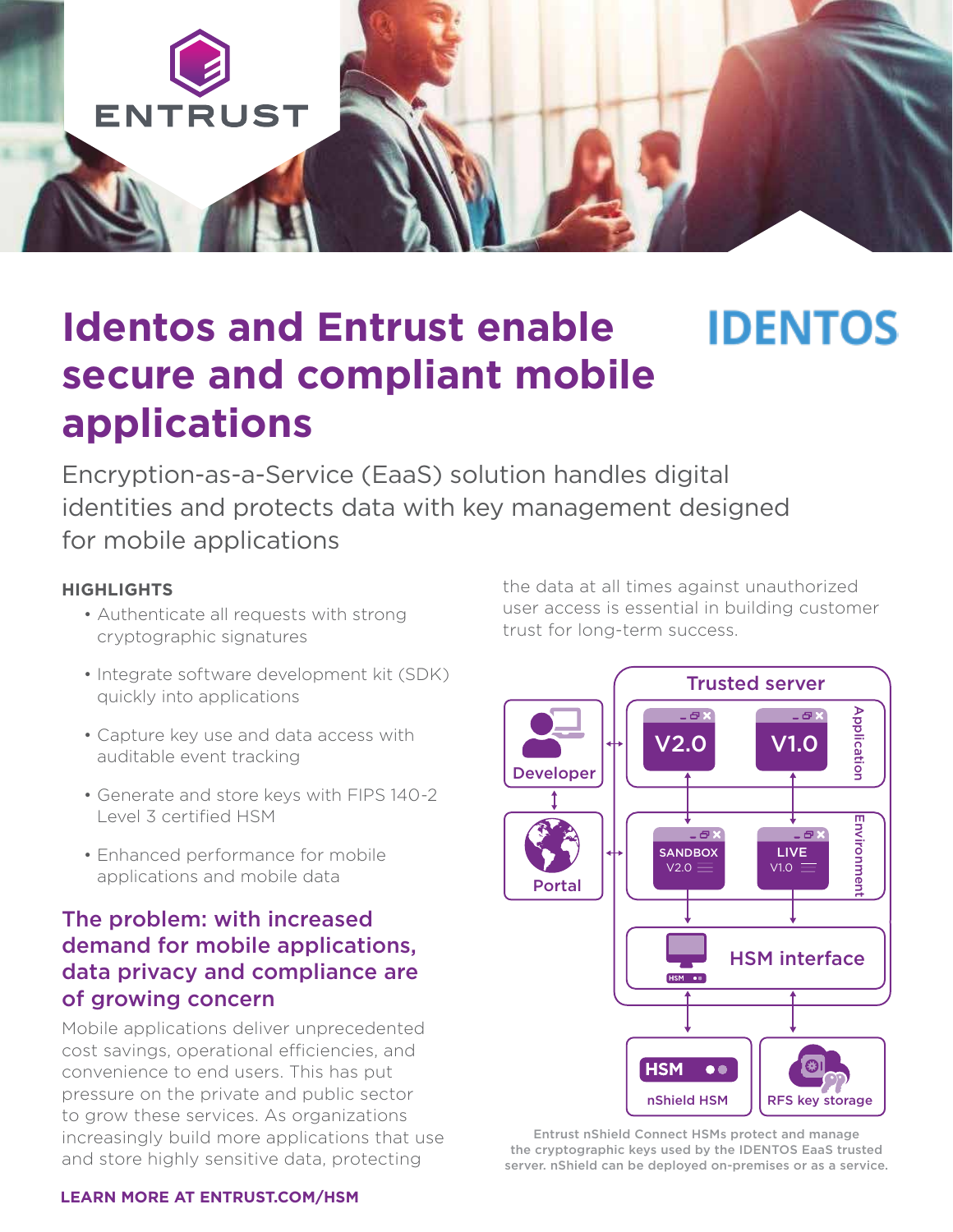## The challenge: securing data on mobile devices that organizations don't manage creates undue risk

Protecting sensitive data at all times and on all devices is critical for compliance in heavily regulated markets such as healthcare, financial services, government, and retail. End-to-end application security that protects data while in motion, at rest, and even while on the device's screen typically requires complex, costly integration and upkeep.

## The solution: Identos EaaS trusted server and Entrust nShield hardware security modules (HSMs) enable compliant mobile application that protect data

IDENTOS EaaS trusted server is a mobilefirst approach to data security that supports business infrastructure to deliver compliant and secure mobile applications. With an easily integrated SDK, no specialized knowledge or training in security, encryption, or key management is required. The innovative security platform delivers strong authentication, data encryption, and the audit controls required in compliance based environments.

IDENTOS encryption software integrates with nShield Connect HSMs to closely manage user identification at all times. Cryptographic key usage and data access requests are tracked with the ability to disable encryption keys if the application or device becomes untrusted or is no longer secured, and remotely wipe data in mobile applications if an account or a device is compromised, lost or stolen. Digital signatures offer transaction authentication and verification as well as mobile API protection. IDENTOS end-to-end encryption technology is designed to work with nShield Connect HSM's, on-premises or as a service, to provide secure and compliant mobile application solutions.

## Why Identos EaaS trusted server and Entrust nShield Connect HSMs?

The IDENTOS and Entrust partnership offers a simplified mobile security solution for establishing a public key infrastructure (PKI) for mobile applications. Using nShield Connect HSMs, customers can develop mobile applications using digital identities that protect sensitive data with robust AES 256 bit encryption keys. Entrust industryleading HSMs protect the encryption keys used by governments and enterprises. Entrust HSMs are certified to globally recognized standards such as FIPS 140-2 and Common Criteria EAL 4+, and designed to support high volume transaction rates. The modules also support secure run-time environments to protect powerful custom applications, and its flexible architecture simplifies scaling as customers' security needs expand.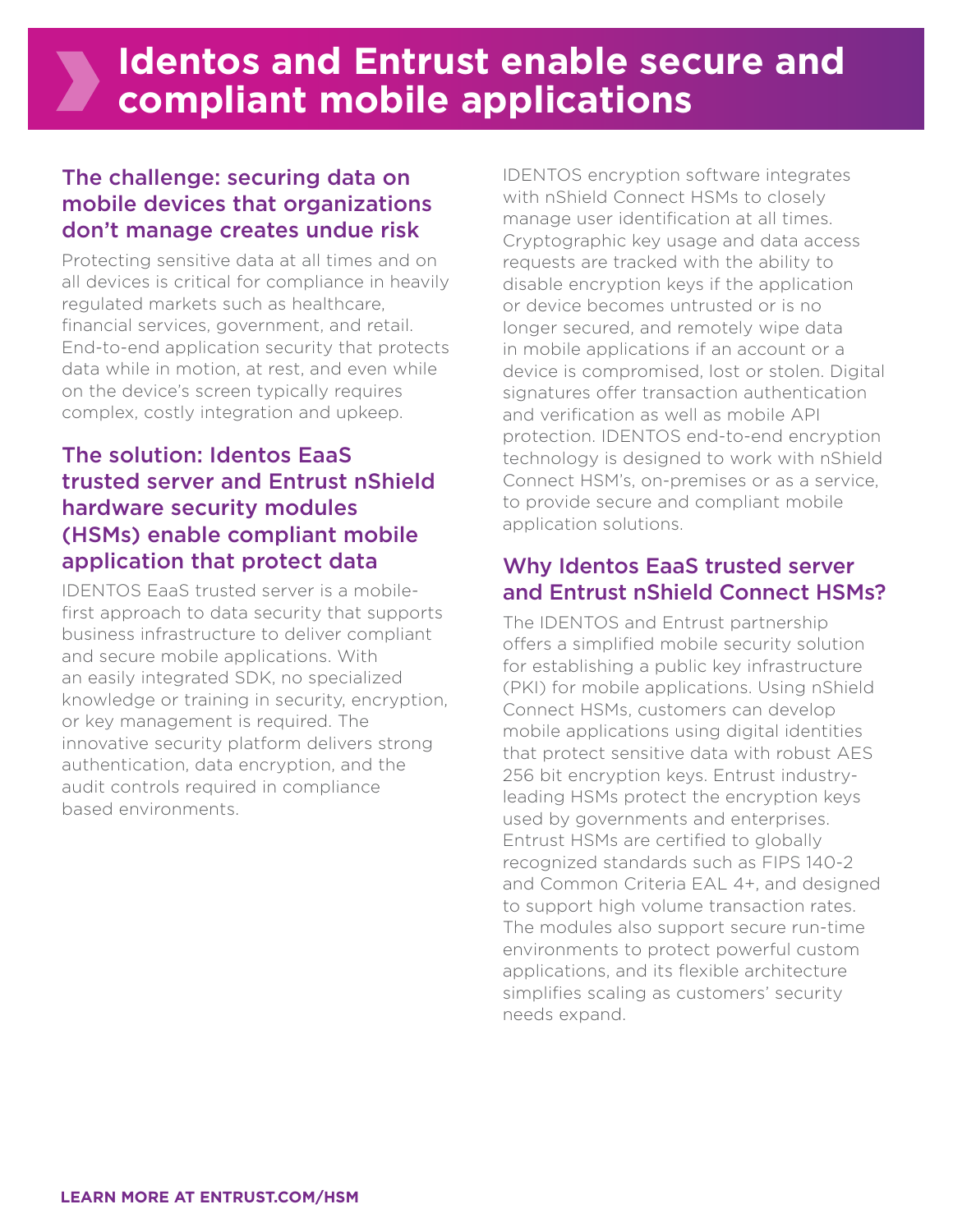# **Identos and Entrust enable secure and compliant mobile applications**

Entrust nShield HSMs provide a hardened, tamper-resistant environment for secure cryptographic processing, key protection, and key management. With Entrust HSMs, organizations can:

- Automate administrative tasks, such as compliance reporting and backups, minimizing operational costs and reducing human error
- Run security-critical code within the protected environment on the HSM
- Integrate with applications using a wide range of APIs
- Support operational growth with a flexible and scalable family of solutions
- nShield is available in several formfactors: as an appliance, PCIe, USB, and as a service.

## Entrust HSMs

Entrust nShield HSMs are among the highest-performing, most secure and easy-to-integrate HSM solutions available, facilitating regulatory compliance and delivering the highest levels of data and application security for enterprise, financial and government organizations. Our unique Security World key management architecture provides strong, granular controls over access and usage of keys.

#### Identos

IDENTOS EaaS offers easily integrated security to transform applications into industry compliant solution that protect what matters most - the application data. The application data is protected at all times, while in motion, at rest, and even while on screen. The customizable security intelligence portal provides application users real time visibility into threats, suspicious activity, or unauthorized attempts to access data.

#### Learn more

For more detailed technical specifications, please visit; [www.entrust.com/HSM](http://www.entrust.com/HSM) or [www.identos.com](http://www.identos.com)